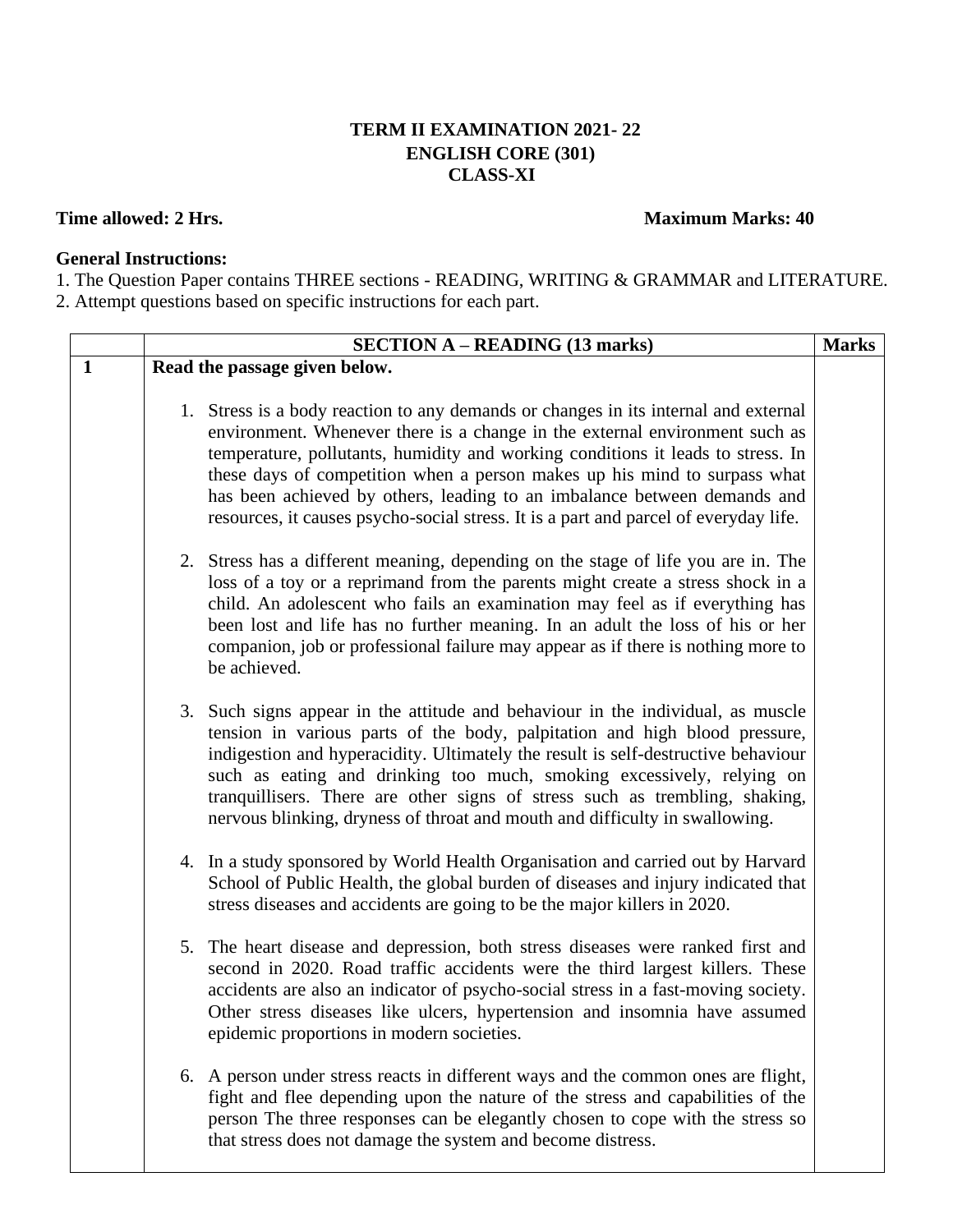|                         | 7. When a stress crosses the limit, peculiar to an individual, it lowers his                   |              |
|-------------------------|------------------------------------------------------------------------------------------------|--------------|
|                         | performance capacity. Frequent crossings of the limit may result in chronic                    |              |
|                         | fatigue in which a person feels lethargic, disinterested and is not easily                     |              |
|                         | motivated to achieve anything. This may make the person mentally indecisive,                   |              |
|                         | confused and accident prone as well. Sudden exposure to unnerving stress may                   |              |
|                         | also result in a loss of memory. Diet, massage, food supplements, herbal                       |              |
|                         | medicines, hobbies, relaxation techniques and dance movements are excellent                    |              |
|                         | stress busters.                                                                                |              |
|                         | Based on your understanding of the passage, answer any eight out of the nine                   | $1*8$        |
|                         | questions:                                                                                     |              |
|                         | What is stress?<br>$\mathbf{i}$                                                                |              |
|                         | $\mathbf{ii}$<br>What may be the result of frequent crossings of the limit of stress?          |              |
|                         | What are the signs by which a person can know that he is under stress?<br>iii)                 |              |
|                         | What is the result of living under such stress?<br>iv)                                         |              |
|                         | What are the different diseases a person gets due to stress?<br>V)                             |              |
|                         | Give any two examples of stress busters.<br>vi)                                                |              |
|                         | What happens when a stress crosses a limit?<br>vii)                                            |              |
|                         | How does a person react under stress?<br>viii)                                                 |              |
|                         | Find a word from the passage which means the same as 'rebuke'.<br>ix)                          |              |
| $\overline{\mathbf{2}}$ | Read the passage given below.                                                                  |              |
|                         | The small village of Somnathpur contains an extraordinary temple, built around 1268            |              |
|                         | A.D. by the Hoyasalas of Karnataka – one of the most prolific temple-builders. Belur           |              |
|                         | and Helebid are among their best known works. While these suffered during the                  |              |
|                         |                                                                                                |              |
|                         | invasions of the 14 <sup>th</sup> century, the Somnathpur temple stands more or less intact in |              |
|                         | near-original condition.                                                                       |              |
|                         | This small temple captivated everybody's attention with the beauty and vitality of its         |              |
|                         | detailed sculputring, covering almost every inch of the walls, pillars and even ceilings.      |              |
|                         | It has three shikharas and stands on a star-shaped, raised platform with 24 edges. The         |              |
|                         | outer walls have a profusion of detailed carvings: the entire surface run over by carved       |              |
|                         |                                                                                                |              |
|                         | plaques of stone. There were vertical panels covered by exquisite figures of gods and          |              |
|                         | goddesses, with many incarnations being depicted. There were nymphs too, some                  |              |
|                         | carrying an ear of maize (a symbol of plenty and prosperity). The elaborate                    |              |
|                         | ornamentation, very characteristic of Hoyasala sculptures, was a remarkable feature.           |              |
|                         | On the closer look – and it is worth it – the series of friezes on the outer walls revealed    |              |
|                         | intricately carved caparisoned elephants, charging horsemen, stylized flowers,                 |              |
|                         | warriors, musicians, crocodiles and swans.                                                     |              |
|                         |                                                                                                |              |
|                         | The temple was actually commissioned by Soma Dandanayaka or Somnath (he named                  |              |
|                         | the village after himself), the minister of the Hoyasala king, Narasimha the Third. The        |              |
|                         | temple was built to house three versions of Krishna. The inner centre of the temple was        |              |
|                         | the Kalyana Mandapa. Leading from here were three corridors, each ending in a shrine,          |              |
|                         | one for each kind of Krishna - Venugopala, Janardana and Prasanna Keshava, though              |              |
|                         | only two remain in their original forms. In the darkness of the sanctum santorum, I            |              |
|                         | tried to discern the different images. The sculptural perfection of the temple is amazing      |              |
|                         | and it includes the doors of the temple and the three elegantly carved towers.                 |              |
|                         | (a) On the basis of your understanding of the above passage, make notes on it, using           | $\mathbf{3}$ |
|                         | headings and sub-headings. Use recognizable abbreviations (wherever necessary –                |              |
|                         | minimum four). Also supply an appropriate title to it.                                         |              |
|                         |                                                                                                |              |
|                         | (b) Write a summary of the passage in 80 words.                                                | $\mathbf{2}$ |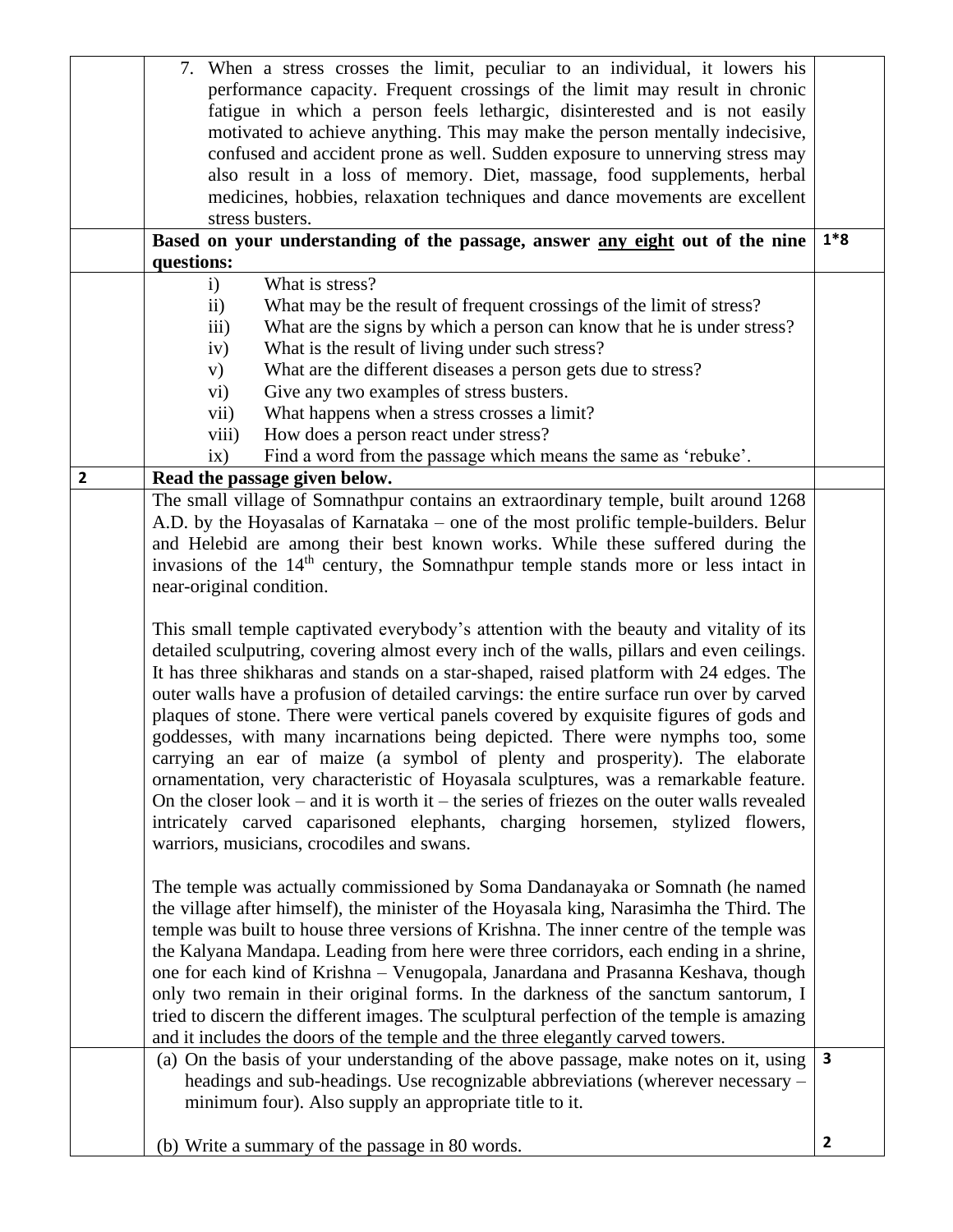|                         | <b>SECTION B - WRITING &amp; GRAMMAR (12 Marks)</b>                                                            |                         |  |
|-------------------------|----------------------------------------------------------------------------------------------------------------|-------------------------|--|
| 3                       | Draft a poster on behalf of the Municipal Authority of your city informing the citizens                        | $\overline{\mathbf{3}}$ |  |
|                         | about how to protect themselves against mosquitoes.                                                            |                         |  |
| 4                       | Attempt ANY ONE from A and B given below:                                                                      | 5                       |  |
|                         |                                                                                                                |                         |  |
|                         | A. As the Head Girl of your school, write a letter to the Principal requesting her to                          |                         |  |
|                         | arrange a theatre workshop for students by inviting experts from the National                                  |                         |  |
|                         | School of Drama. (120-150 words)                                                                               |                         |  |
|                         | <b>OR</b>                                                                                                      |                         |  |
|                         |                                                                                                                |                         |  |
|                         | B. Write a debate either for or against the motion on the following topic:                                     |                         |  |
|                         | Our large population is not a cause of poverty but an asset, a resource. (120-150)                             |                         |  |
|                         | words)                                                                                                         |                         |  |
| 5                       | Do as directed:                                                                                                | $1*4$                   |  |
|                         |                                                                                                                |                         |  |
|                         | (a) I went to meet Nikhil as I had  to spare. (fill in suitable determiner<br>meaning 'some')                  |                         |  |
|                         | (b) How long have Ravi's friends been in town? (answer the question using 'for' or                             |                         |  |
|                         | 'since')                                                                                                       |                         |  |
|                         | (c) The Jodhpur flight  (leave) at 4.50 p.m. (complete the sentence using the                                  |                         |  |
|                         | appropriate form of the verb)                                                                                  |                         |  |
|                         | (d) the/is/world/wrestling/oldest/in/sports/the/of/one                                                         |                         |  |
|                         |                                                                                                                |                         |  |
|                         | <b>SECTION C - LITERATURE (15 Marks)</b>                                                                       |                         |  |
|                         |                                                                                                                |                         |  |
| 6                       | Read the given extract to attempt questions that follow:                                                       | $\overline{2}$          |  |
|                         |                                                                                                                |                         |  |
|                         | When did my childhood go?                                                                                      |                         |  |
|                         | Was it when I found my mind was really mine,                                                                   |                         |  |
|                         | To use whichever way I choose,                                                                                 |                         |  |
|                         | Producing thoughts that were not those of other people                                                         |                         |  |
|                         | But my own, and mine alone                                                                                     |                         |  |
|                         | Was that the day!                                                                                              |                         |  |
|                         |                                                                                                                |                         |  |
|                         | How did the poet change?<br>a)                                                                                 |                         |  |
|                         | b) Which poetic device is used in the underlined line?                                                         |                         |  |
| $\overline{\mathbf{z}}$ | Attempt ANY FIVE of the six questions given below, within 40 words each.                                       | $2*5$                   |  |
|                         |                                                                                                                |                         |  |
|                         | (a) How does the author describe Tibetan mastiffs?                                                             |                         |  |
|                         | (b) What were the two slips that could have let out the real identity of Mrs                                   |                         |  |
|                         | Fitzgerald?<br>(c) Yuri calls Albert 'the world's worst liar'. Do you think this is an insult or a             |                         |  |
|                         | compliment?                                                                                                    |                         |  |
|                         | (d) How is the cyclic movement of rain brought out in the poem? Compare it with                                |                         |  |
|                         | what you have learnt in science?                                                                               |                         |  |
|                         | (e) Why does Taplow feel that Mr. Harris is 'hardly human'?<br>(f) Why is our age the 'Era of Responsibility'? |                         |  |